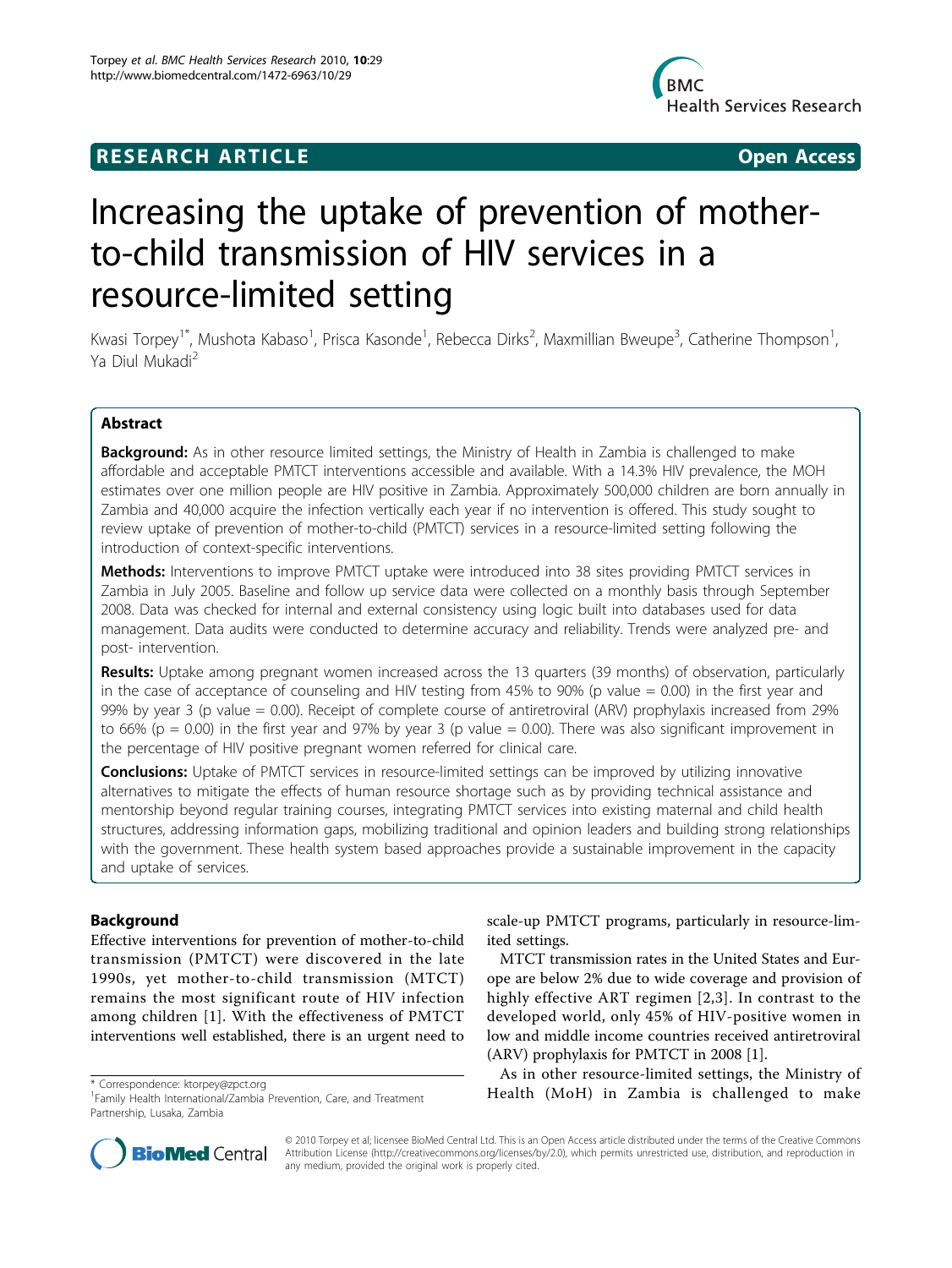affordable and acceptable PMTCT interventions accessible and available. With a 14.3% HIV prevalence, the MOH estimates over one million people are HIV positive in Zambia [[4](#page-6-0)]. Approximately 500,000 children are born annually in Zambia and 40,000 acquire the infection vertically each year if there is no intervention [\[5](#page-6-0)].

The steps involved in the provision of core PMTCT programs are often referred to as a cascade. The steps include 1) utilization of antenatal care; 2) receiving pretest counseling; 3) acceptance of HIV test; and 4) receiving HIV test results & post-test counseling. For seropositive mothers the cascade continues with 5) use of ARV prophylaxis for mother and/or baby; 6) use of labor & delivery services which include specific PMTCT interventions during these periods; and 7) postnatal followup of the mother and baby with HIV testing of the exposed infant/child and linkage to care and support. As the term "cascade" suggests, uptake typically decreases at each successive step, which occur as a result of economic, educational, political, social, cultural, and/or health system factors. Ideally, the number of pregnant women seen in the antenatal clinic would be equal to the number of women receiving counseling, testing and received results. Furthermore, the number of pregnant women who test positive for HIV should equal to the number offered a complete course of prophylactic ARVs and also referred for clinic care.

This descriptive review describes the approaches that were used to increase the ability of the health system to increase uptake and retain pregnant women from the point of enrollment into antenatal care through labor and delivery.

#### Program Description

In May 2005, Family Health International's (FHI) Zambia Prevention, Care, and Treatment Partnership (ZPCT), was launched in order to strengthen and expand existing HIV/AIDS services in five provinces. The partnership is a six year cooperative agreement funded by the U.S. President's Emergency Plan for AIDS Relief (PEPFAR) through United States Agency for International Development (USAID); it works in collaboration with the Zambian Ministry of Health (MoH) in five of Zambia's nine provinces: Northern, Luapula, Copperbelt, Central, and North-Western. With the exception of the Copperbelt, the provinces selected have the highest poverty index in Zambia [\[6](#page-6-0)]. Within these provinces, ZPCT is the primary PEPFAR partner in Zambia. ZPCT's key role is to build capacity in the health care system, allowing for improved access and uptake to quality HIV services, particularly for those most in need. The project supports implementation and scaling up of HIV services by the MOH through training, mentorship, structural refurbishments, strengthening of monitoring and evaluation systems, and provision of equipment and medical supplies. This approach addresses many of the issues of health systems strengthening.

In the first phase, from May 2005 to October 2005, HIV related care and treatment services namely counseling and testing (CT), clinical care, antiretroviral therapy (ART) and PMTCT were initiated in 43 facilities. Out of these 38 offered PMTCT services. The remaining five facilities did not offer PMTCT because they did not have at least two trained healthcare workers as required by national guidelines [\[5](#page-6-0)]. In each phase, a needs assessment for each facility was conducted in conjunction with the local District Health Management Team (DHMT) and the Provincial Health Office (PHO). Activities conducted by ZPCT included training health care workers in counseling and testing, PMTCT and commodity management, and intensive onsite mentorship to ensure the confidence and proficiency of the health care workers (HCWs). In addition, training and mentorship in data management was also provided. Job aids for HCWs were developed and existing guidelines were reprinted and distributed to all facilities.

Simultaneously, facilities were refurbished to provide adequate space for service provision. Refurbishment also included procurement of laboratory and other minor medical equipment as well as the creation of testing corners.

In an effort to improve PMTCT uptake, ZPCT employed a variety of strategies to:

- Expand access;
- Provide same day routine HIV testing with opt-out strategy;
- Build human resource capacity;
- Improve facility capacity;
- Foster understanding and reduce stigma;
- Increase male involvement;
- Ensure confidentiality;
- Conduct postnatal follow-up of mother-baby pairs; and
- Improve commodity management.

#### Expand access

To ensure equity of access even for those in the most rural areas, ZPCT implemented a universal access approach. As part of this approach, PMTCT services were integrated at all levels of health care, including tertiary hospitals, provincial, district, primary and community health care settings. Additionally, ZPCT broadened PMTCT service entry points by providing them in antenatal care (ANC) facilities, labor and delivery wards, maternal, newborn and child health clinics, and family planning and STI clinics.

In Zambia, about 90% of pregnant women will attend antenatal clinic at least once, however less than 50%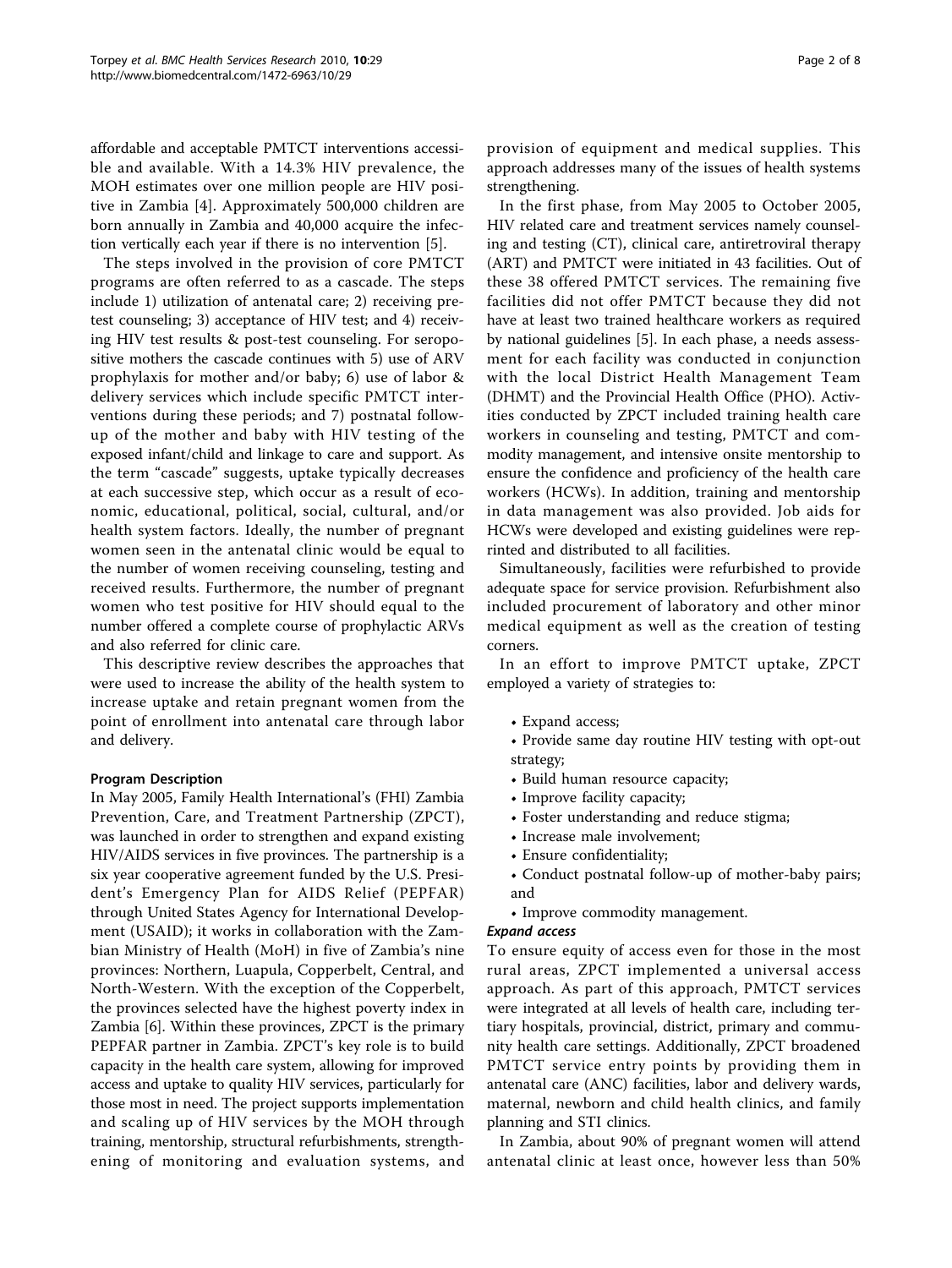return to deliver in the health facility [[7](#page-6-0)]. In many remote areas, access to ANC and other services is hampered by distance. To address that issue, ZPCT supported an outreach ANC/PMTCT strategy, whereby health care workers (HCWs) from a particular health facility provided outreach ANC services in selected points in the community where distance to the facility was a problem. Schedules were made to rotate the services within the catchment area of the health facility so that each of such outreach points was visited at least once a month. ANC as well as under-five clinic services were provided.

#### Provide same day opt -out HIV testing

The 'opt-out' model of HIV testing provides all antenatal care attendees with counseling for HIV testing, with the option to refuse HIV testing. Multiple studies have supported the approach of routine testing (opt-out) for increased uptake of HIV testing among pregnant women [[8](#page-6-0)-[10\]](#page-6-0). Even though the 'opt out' strategy for HIV testing was a national policy for a number of years in Zambia, it was not operational in facilities. In ZPCT's effort to further increase PMTCT service delivery points, counseling and testing within ANC and labor and delivery rooms were made routine using the 'opt out' strategy. Through training of HCWs and lay providers, counseling and testing is offered to all women who enroll into the ANC as part of routine care except those who decline. This approach was implemented according to national policy in all the supported facilities.

# Build human resource capacity

Human resource shortages negatively impacted implementation of PMTCT services at every step. Initiation and strengthening services with "opt out" HIV testing with same day results further increased the need for human resources. ZPCT employed a combination of strategies to build human resource capacity by increasing the number of trained HCWs, improving the skills of existing staff and shifting certain tasks to lay providers. The program did not hire new health care workers but used existing Ministry of Health staff. Non-health care workers (i.e. community motivators and lay counselors) were trained to support and provide some PMTCT services. Non-HCWs were used to provide group motivational talks, which shortened the time required for one-on-one pre-test counseling with trained HCWs. Additionally, some non-HCWs were trained in HIV testing and conducted the tests themselves. ZPCT has also trained people living with HIV/AIDS (PLHWA) and lay counselors to provide psychosocial support, make referrals, and help patients adhere to ART.

ZPCT trained and mentored nurses, midwives, doctors and other non-laboratory staff in PMTCT, including rapid HIV testing within the PMTCT context. ZPCT also supported off duty shifts, in which HCWs trained in PMTCT are allowed to work an 'extra shift' and are provided with a transportation reimbursement of US\$7 per shift as an incentive which is about 3% of the average monthly salary for nurses [[11\]](#page-6-0). Typically, a nurse may perform 2-4 extra shifts per month.

#### Improve facility capacity

Testing corners were established by ZPCT in May 2005 when it was identified that over 20% of clients did not return for their HIV results [[12\]](#page-6-0). HIV testing corners were designated in rooms where counseling and PMTCT was offered and included a table or desk acting as a laboratory bench, a chair, HIV testing kits, disposable gloves, blood collection instruments and a handwashing station. In order to facilitate the provision of same day results, testing corners were operated by HCWs and lay providers who conducted rapid HIV testing under the supervision of laboratory technicians for quality control.

For sites where it was not possible to assess the immunological status of clients due to a lack of laboratory facilities, ZPCT implemented a laboratory specimen referral system, in which blood samples were sent to referral laboratories for testing instead of clients traveling long distances to testing facilities. Referral sites house hematology, chemistry and CD4 machines. Specific clinic days were designated for blood drawing and specimen referral to facilities providing ART using motorcycles. Test results were sent back to the centers for patient management within a turn around time of one week.

# Foster understanding, reduce stigma and involve male partners

A lack of understanding by health care providers and communities are a major barrier to the uptake of HIV testing and use of ARV prophylaxis for the mother and/ or baby. Lack of information and misinformation perpetuate stigma, discrimination, and reluctance to take ARV prophylaxis. Uptake of ARV prophylaxis can be increased through health education on MTCT and PMTCT interventions and treatment of HIV/AIDS, as well as through sensitization on the need to deliver at a health facility [\[13,14\]](#page-6-0).

In order to improve HIV and PMTCT awareness, ZPCT provided health education at community and facility levels with a focus on information programs to improve the knowledge among both women and men regarding PMTCT services. In all the catchment populations surrounding the health facilities, community mobilization and education has been ongoing under the auspices of Neighborhood Health Committees and community based organizations. Mobilization is intense in the beginning and tapers off when the target population has been reached. To specifically increase the acceptability of HIV testing among pregnant women and reduce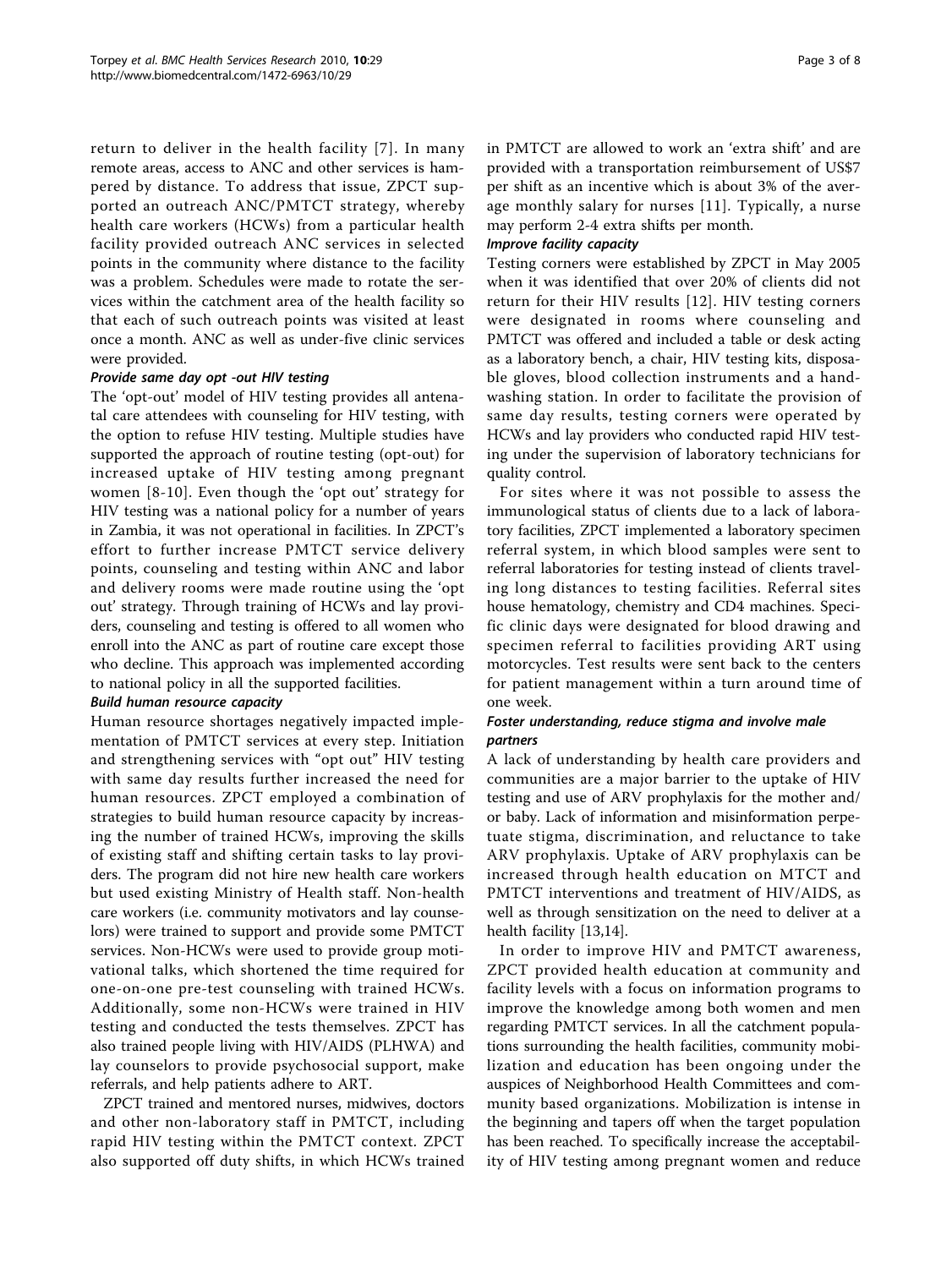stigma, traditional and religious leaders were engaged in community sensitization and mobilization. In Luapula province in particular, HCWs encouraged the involvement of traditional leaders within the community. PMTCT providers from the local hospital first led a series of information campaigns targeting traditional and other opinion leaders. Subsequent community meetings were then led by traditional leaders where all males were encouraged to accompany their spouses for their first ANC clinic and be actively involved in their care.

In addition, ZPCT, in partnership with Health Communication Partnership (HCP), worked with male peer groups to mobilize men to participate in ANC and reproductive health (RH) services. Pregnant women who come with their spouses were seen first by the midwife or nurse to promote male involvement in maternal and child health services and PMTCT.

#### Ensure confidentiality

Counseling and testing services require a counseling space that ensures auditory and visual privacy and an area for HIV testing and waste disposal. ZPCT often found inadequate space or no auditory and/or visual privacy available in the facilities. Therefore, whenever possible, ZPCT renovated the facilities to address these inadequacies, which included partitioning or extension of existing rooms to create added private space.

# Conduct postnatal follow-up of mother-baby pairs

ZPCT's approach placed a clear emphasis on postnatal follow-up of mother-baby pairs. This step has proved to be necessary in increasing uptake of referrals to clinical care and support for both babies and mothers. Motherbaby pairs were followed up in the maternal and child health (MCH) setting and aided through the development of new tools, such as the Mother-Baby Tracking Tool; HIV exposed babies were initiated on co-trimoxazole prophylaxis. Where accessible, babies were tested at six weeks through polymerase chain reaction (PCR). Where PCR was not available, HIV exposed babies were tested at nine and eighteen months. Babies who tested positive for HIV were linked to care and treatment services and the mother supported to provide appropriate feeding options through infant feeding counseling. Exclusive breast feeding was encouraged up to the first six months. Whilst formula for infant feeding was not offered, women who opted not to breast feed were counseled to ensure replacement feeding was acceptable, feasible, affordable, safe and sustainable.

#### Commodity management

Initially there were commodity stock outs of HIV test kits and supplies. Stock outs resulted in interruptions in service provision. ZPCT supported training for HCWs in commodity and data management to facilitate correct and timely orders.

### Methods

The data was collected from 38 sites providing PMTCT services in five provinces of Zambia by July 2005. This was then followed by the introduction of a set of interventions to improve PMTCT uptake. Baseline and follow up data was collected as part routine service statistics compiled monthly through September 2008. Collected data was checked for internal and external consistency using logic built into the databases that are used for the data management. Additionally, data audits were conducted on a quarterly basis to determine the accuracy and reliability of the already reported data. Trends were analyzed pre- and post- intervention to assess the effect of interventions.

Approval: Data was approved for use by Ministry of Health and Zambia Prevention Care and Treatment Partnership

# Results

After three years of implementation, substantial increases were observed in the proportion and number of women accessing PMTCT services (see Figures [1,](#page-4-0) [2, 3\)](#page-5-0).

At baseline (July 2005 to September 2005), 9723 pregnant women were counseled about PMTCT, 4630 (45%) were tested for HIV and received their results, 890 tested positive for HIV, 549 seropositive pregnant women were enrolled or referred to clinical care beyond PMTCT, and 258 seropositive pregnant women (29%) received a complete course of ARV prophylaxis. One year later, from July 2006 to September 2006, 7509 pregnant women were counseled about PMTCT, 6758 (90%) (p value = 0.00) were tested for HIV and received their results, 1057 tested positive for HIV, 967 seropositive pregnant women were enrolled or referred to clinical care beyond PMTCT, and 701 seropositive pregnant women received a complete course of ARV prophylaxis  $(66%)$  (p value = 0.00). The trend is sustained in year 2 and 3 with percentage of pregnant women counseled, tested and receiving results increasing to 99% with those receiving complete course of prophylaxis reaching 100% (see Figures [1](#page-4-0), [2](#page-5-0), [3](#page-5-0)).

# Discussion and Conclusions

By using a participatory approach, the program has been successful in increasing the uptake of PMTCT services throughout the cascade. In spite of limited resources, uptake had clearly increased in the 38 sites since the introduction of the interventions, particularly in the case of acceptance of counseling and HIV testing, receipt of complete course of ARV prophylaxis, and referral for clinical care beyond PMTCT.

The low proportion of seropositive women who receive a complete course of ARV prophylaxis was a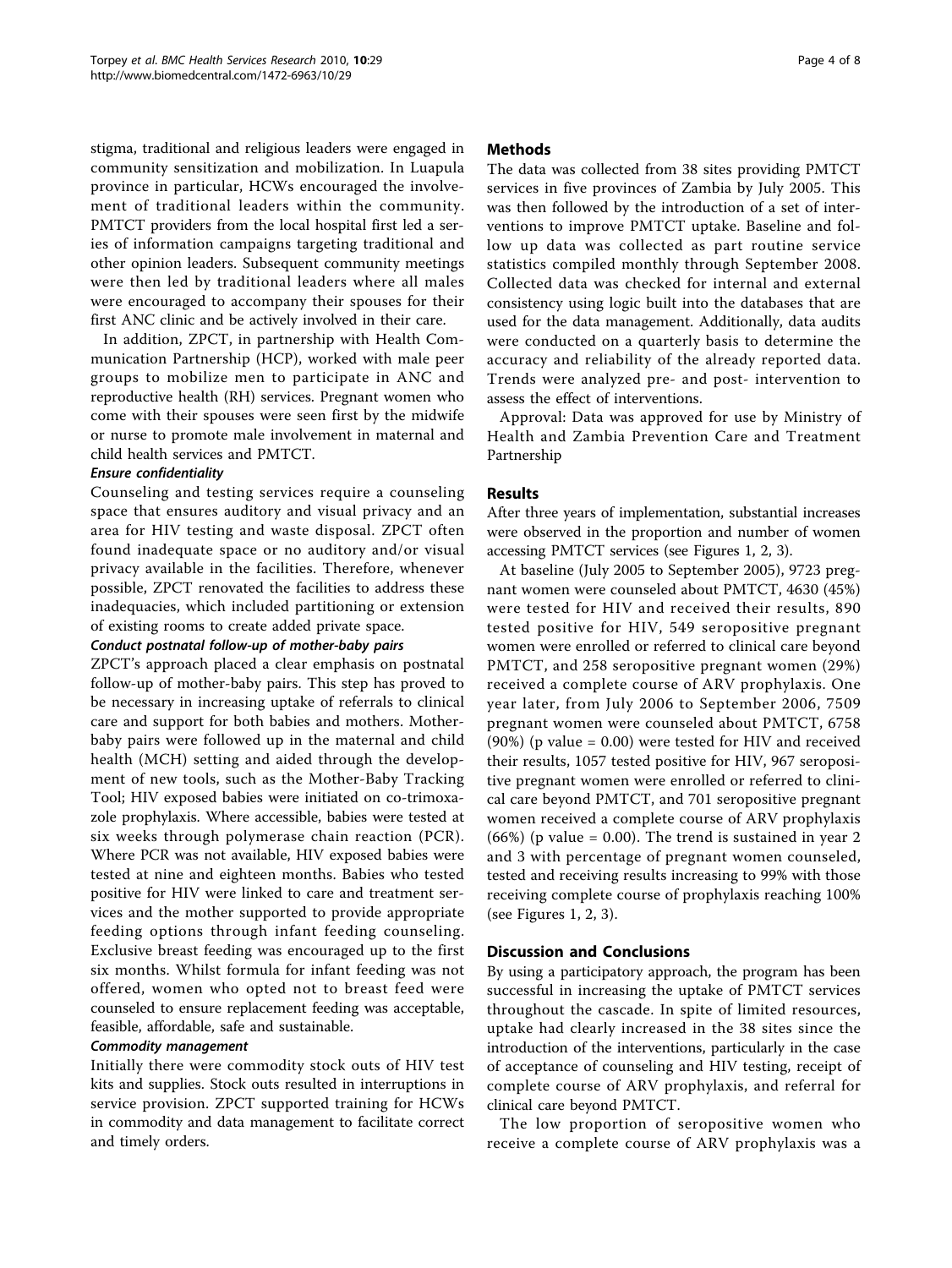<span id="page-4-0"></span>

challenge. Although Figures 1 and [2](#page-5-0) show a significant increase in the uptake of ARV prophylaxis, from 29% in July - September 2005 to 66% during the same period in 2006, attrition remained an obstacle. The national PMTCT guidelines state that a nevirapine (NVP) tablet should be given to seropositive women at 32 weeks of pregnancy with instructions on when to ingest it once in labor [[7,](#page-6-0)[15\]](#page-7-0). The reality, however, is that over 90% of pregnant women attend a health facility at least once but less that 50% return to deliver their babies [[7\]](#page-6-0).

To address this barrier, ZPCT supported sites gave NVP to seropositive pregnant women the first time they visited a health facility, coupled with instructions for its use at home once in labor. Therefore women who did not return to a facility had access to NVP and instructions on its use. In addition, eligible pregnant women were initiated on ART for their own health. ZPCT used this strategy to improve uptake of ARV prophylaxis for seropositive mothers and continues to follow this approach. A study conducted in 2005 reported that 68% of HIV-infected

women in Lusaka, Zambia do actually ingest the NVP tablet given to them during an ANC visit [\[16](#page-7-0)]. Dispensing NVP to an HIV positive pregnant women does not necessarily translate to ingestion, however, not providing the drug certainly leads to non-ingestion.

Unlike a controlled research setting, implementation of interventions cannot be done one after the other to assess relative contribution of each component in the field. The key indicator is to ensure that most HIV positive women receive prophylaxis to reduce pediatric infection whilst retaining women within the cascade to improve uptake. The most important step is to increase the entry point for all pregnant women to access counseling and testing services thereby having the opportunity to receive prophylaxis, post natal care and other services in the health facility. Capacity building of health care workers and lay providers, opt out approach and providing same testing and results are the most critical interventions that influences uptake in the early steps of the cascade.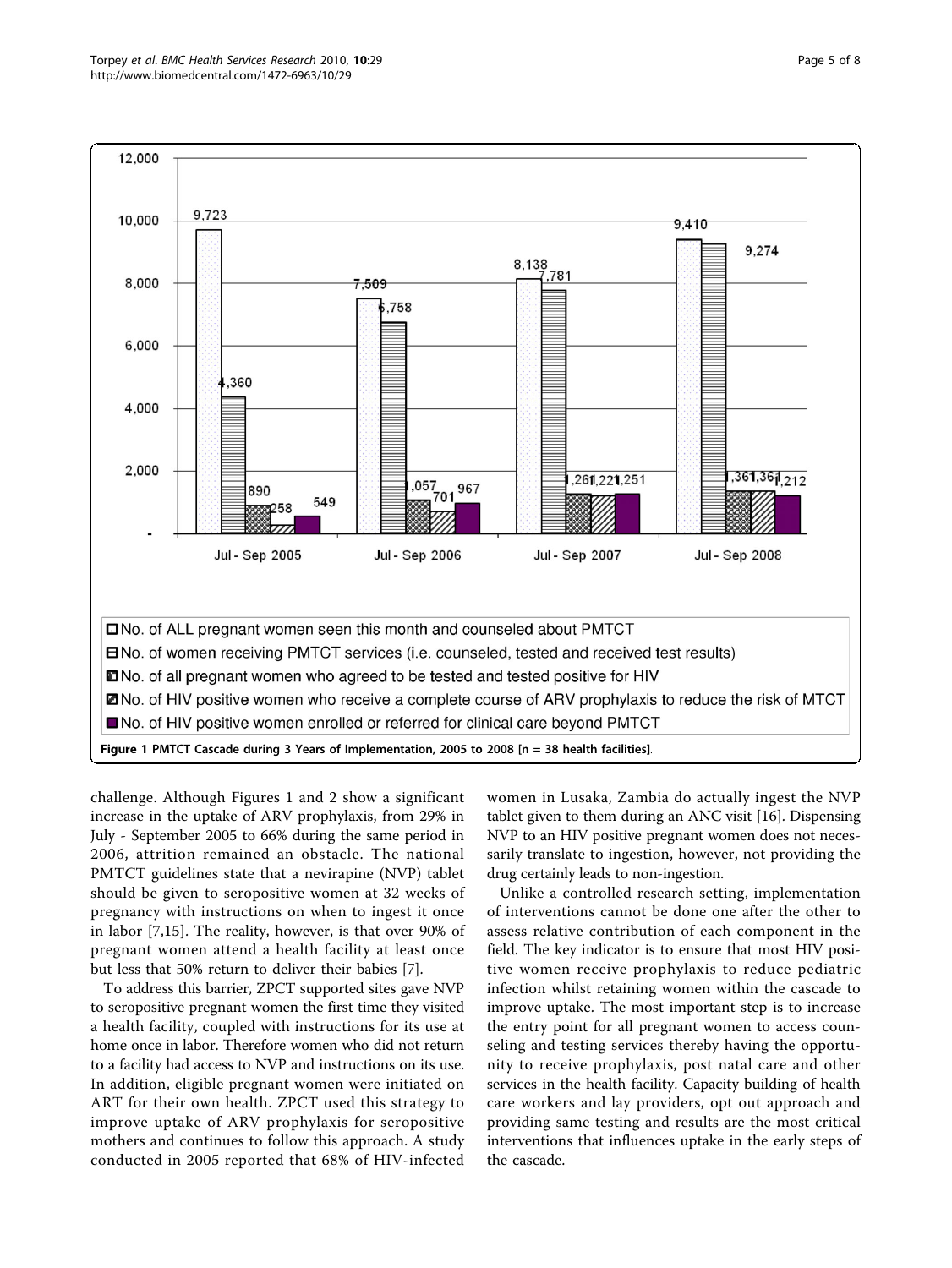<span id="page-5-0"></span>



Power (Percentage of pregnant women counselled about PMTCT who accepted HIV testing and collected test results)

- Power (Percent of HIV positive pregnant women who received a complete course of ARV prophylaxis)

Figure 3 Uptake of Select PMTCT Services, July 2005 to Sep 2008 (n = 38 ZPCT health facilities).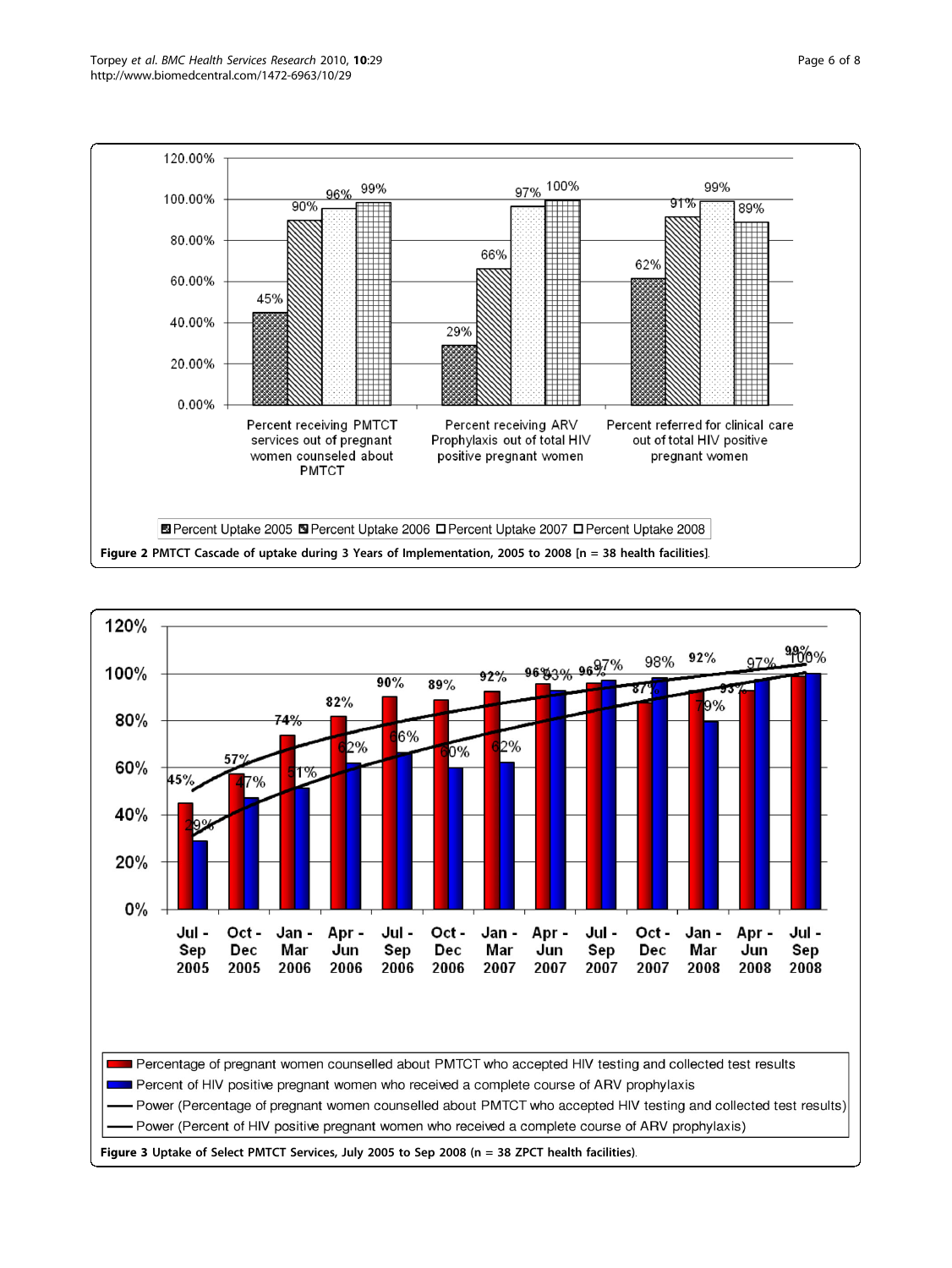<span id="page-6-0"></span>A recent comprehensive PMTCT cost report in ZPCT supported facilities showed a cost range of \$113 to \$126 per mother depending on whether the services are provided in a hospital or health center. The cost element includes clinical labor, drugs and supplies for the delivery of more efficacious regimen from 32 weeks, laboratory tests, administrative and support labor, capital costs of building and equipments, and other expenditures like operating costs, district and project support [[17\]](#page-7-0). This compares very favorably with other cost studies [\[18,19\]](#page-7-0).

ZPCT's experience demonstrates how innovative and context-appropriate strategies can effectively increase uptake of PMTCT services - even in resource-limited settings. Strategies which take into account health systems strengthening are more likely to show durable and sustained results over a long period. Several key lessons may be learned from the approaches ZPCT used to improve uptake of PMTCT.

First, scale up of services is possible even with limited human resources but requires innovative alternatives such as multitasking, improving the patient flow, and incorporating non-health workers including supporting off duty shifts for existing staff to provide additional coverage for health facilities. Furthermore, the use of other non-laboratory workers (both health and nonhealth workers) allowed same day HIV test results possible in places with limited or no laboratory staff and reduces waiting times. In addition, the use of lay counselors to conduct counseling and testing to complement the efforts of health care workers has contributed to improved uptake. However, these efforts require changes to policy and regulatory framework to make it feasible.

Technical assistance, particularly hands-on mentorship, is necessary beyond the regular training courses for services to be implemented well, especially with operationalizing routine HIV testing and ensuring same day results.

Next, expanded PMTCT services should be integrated into the existing maternal and child health structure, which requires strengthening the health system management infrastructure and training and mentoring of current health care workers.

Information gaps related to PMTCT exist and must be addressed. Misinformation leads to stigmatization, discrimination, and low services uptake. Subsequently, male partners should become integrated into the PMTCT process. Traditional leaders/opinion leaders play an important role in mobilizing communities to access HIV/AIDS services and specifically to increase male involvement in PMTCT services.

Finally, a strong relationship with the government at all the levels of the health system is critical. PMTCT programs planning to integrate expand or rapidly scale up must have government support and ownership.

#### Acknowledgements

We wish to share our appreciation for all ZPCT and clinical staff whose efforts made this article possible. We wish to also acknowledge the support of the Ministry of Health and Family Health International (FHI)/Zambia Prevention Care and Treatment Partnership, who funded this research with funds from the U.S. President's Emergency Plan for AIDS Relief (PEPFAR) through U.S. Agency for International Development (USAID) Cooperative Agreement No. 690-A-00-04-00319-00. The views expressed in this publication do not necessarily reflect those of FHI.

#### Author details

<sup>1</sup> Family Health International/Zambia Prevention, Care, and Treatment Partnership, Lusaka, Zambia. <sup>2</sup> Family Health International/Arlington, VA, USA.<br><sup>3</sup> Minista*u of Hoalth (Zambia, Lusaka, Zambia* <sup>3</sup>Ministry of Health/Zambia, Lusaka, Zambia.

#### Authors' contributions

KT, MK and PK conceived the study, participated in the design and helped draft the manuscript. RD, MB, CT, YDM participated in the design and helped draft the manuscript. MK and RD did the statistical analysis. All authors read and approved the final manuscript.

#### Competing interests

The authors declare that they have no competing interests.

#### Received: 3 April 2009

Accepted: 28 January 2010 Published: 28 January 2010

#### References

- 1. WHO/UNAIDS/UNICEF: Towards Universal Access: Scaling up HIV priority interventions in the health sector. Progress Report 2009.
- 2. Mofenson LM: "Successes and challenges in the perinatal HIV-1 epidemic in the United States as illustrated by the HIV-1 serosurvey of childbearing women.". Archives of Pediatric & Adolescent Medicine 2004, 158(4):422-425.
- 3. European Collaborative Study: "[Mother-to-child transmission of HIV in the](http://www.ncbi.nlm.nih.gov/pubmed/15668871?dopt=Abstract) [era of highly active antiretroviral therapy.](http://www.ncbi.nlm.nih.gov/pubmed/15668871?dopt=Abstract)". Clinical Infectious Diseases 2005, 40(3):458-465.
- 4. Central Statistical Office Zambia/Macro International Zambia Demographic and Health Survey 2007 Key Findings. Calverton, Maryland, USA: CSO and Macro International Inc 2009.
- 5. Ministry of Health (MOH) [Zambia]: PMTCT National Protocol Guidelines. Lusaka, Zambia: MOH 2008.
- 6. Central Statistical Office (CSO) [Zambia]: Living Conditions Monitoring Survey Report 2004. Lusaka, Zambia: Central Statistical Office 2005.
- 7. Ministry of Health (MOH) [Zambia]: Annual Health Statistics Bulletin 2006. Lusaka, Zambia: MOH 2007.
- 8. Anderson J, Koenig J, Lampe M, Wright R, Leiss J, Saul J: "[Achieving](http://www.ncbi.nlm.nih.gov/pubmed/15857196?dopt=Abstract) [universal HIV screening in prenatal care in the United States: provider](http://www.ncbi.nlm.nih.gov/pubmed/15857196?dopt=Abstract) [persistence pays off.](http://www.ncbi.nlm.nih.gov/pubmed/15857196?dopt=Abstract)". AIDS Patient Care and STDs 2005, 19(4):247-252.
- 9. Homsy J, Kalamya JN, Obonyo J, Ojwang J, Mugumya R, Opio C, Mermin J: "[Routine intrapartum HIV counseling and testing for prevention of](http://www.ncbi.nlm.nih.gov/pubmed/16760796?dopt=Abstract) [mother-to-child transmission of HIV in a rural Ugandan hospital.](http://www.ncbi.nlm.nih.gov/pubmed/16760796?dopt=Abstract)". Journal of Acquired Immune Deficiency Syndromes 2006, 42(2):149-154.
- 10. Perez F, Zvandaziva C, Engelsmann B, Dabis F: "[Acceptability of routine](http://www.ncbi.nlm.nih.gov/pubmed/16652062?dopt=Abstract) HIV testing ("Opt-Out"[\) in antenatal services in two rural districts of](http://www.ncbi.nlm.nih.gov/pubmed/16652062?dopt=Abstract) [Zimbabwe.](http://www.ncbi.nlm.nih.gov/pubmed/16652062?dopt=Abstract)". Journal of Acquired Immune Deficiency Syndromes 2006, 41(4):514-520.
- 11. Mukasa E: The Human Resource Crisis in the Zambian Health sector a discussion paper. Medical Journal of Zambia 2009, 35(3):81-87
- 12. Torpey K, McGill S, Kasonde P, Tembo M, Sialwiindi N, Wigley M: "Testing Corners': A key strategy in supplying same day HIV results in Zambia Prevention, Care and Treatment Partnership (ZPCT) supported provinces of Zambia.". XVI International AIDS Conference; Toronto, Canada 2006.
- 13. Kiarie JN, Kreiss JK, Richardson BA, John-Stewart GC: [Compliance with](http://www.ncbi.nlm.nih.gov/pubmed/12478070?dopt=Abstract) [antiretroviral regimens to prevent perinatal HIV-1 transmission in Kenya.](http://www.ncbi.nlm.nih.gov/pubmed/12478070?dopt=Abstract) AIDS 2003, 17(1):65-71.
- 14. Welty T, Bulterys M, Welty E, Tih P, Ndikintum G, Nkuoh G, Nkfusai J, Kayita J, Nkengasong J, Wilfert C: "[Integrating prevention of mother-to-](http://www.ncbi.nlm.nih.gov/pubmed/16280706?dopt=Abstract)